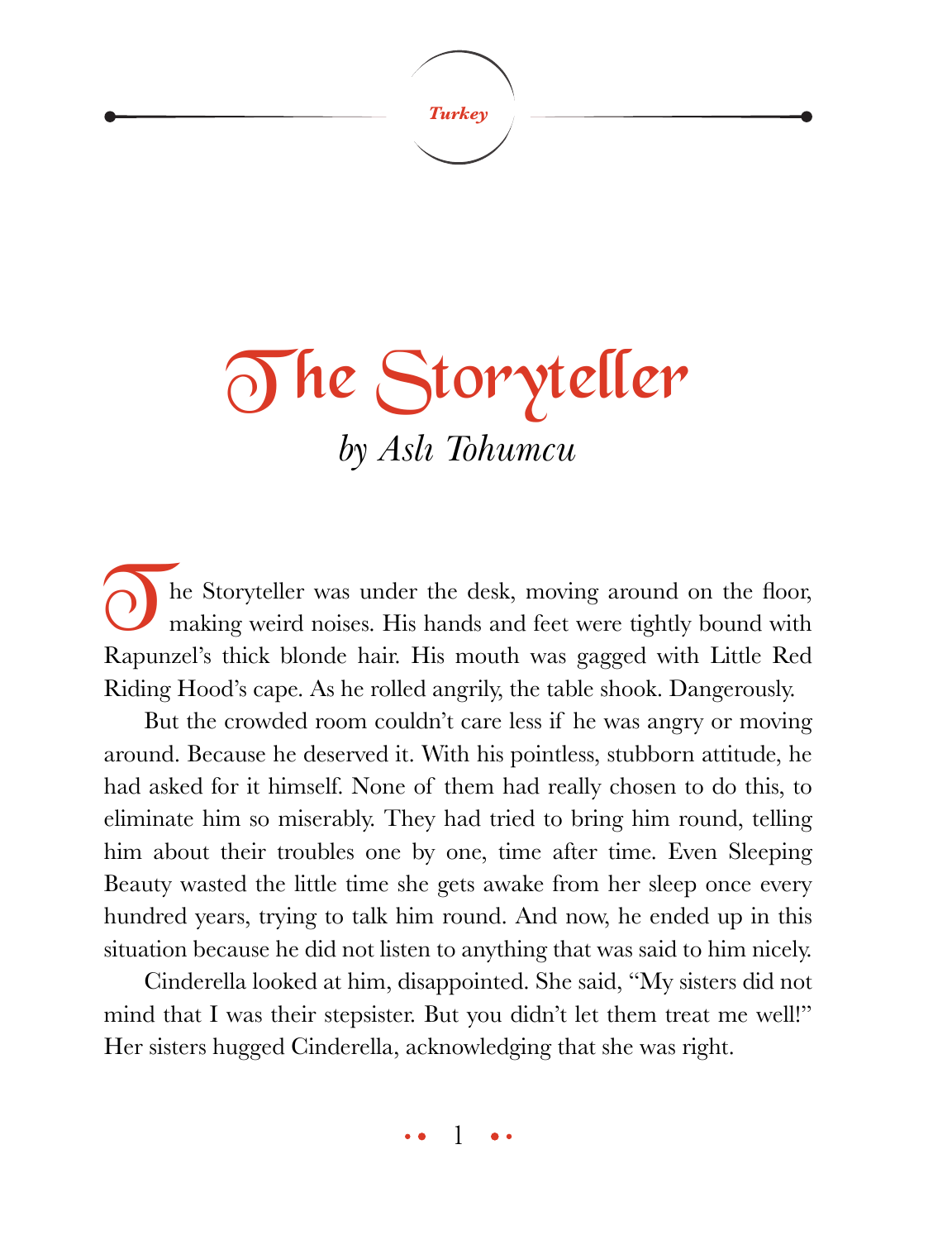Sleeping Beauty joined the conversation, hardly keeping her eyes open. "I have been sleeping for a hundred years for no reason, all because of you. Isn't that a shame!"

One of the princes puckered his lips and got closer. Then, he put one of his arms around Sleeping Beauty's shoulder. He said, "Calm down, darling."

Sleeping Beauty's eyes opened wide all of a sudden. She snapped at him and said, "Stop calling me darling, like I had a say when you kissed me!"

The prince took his hand back and scooted over.

The hunter threw down his knife, making a loud noise as it hit the floor. The gazelle hid under Snow White's dress, frightened by the sound. Snow White tried to soothe the gazelle, stroking his back. With sadness in his eyes, the hunter looked at the gazelle. "You're right to be afraid of me. But I beg you, please give me another chance. I know I have killed you for many years, but I carved your heart up with deep sorrow inside of me. Please, let me protect you from now on."

The gazelle was surprised. As Snow White said, "Come on, go, don't be afraid," he got closer to the hunter.

The Queen watched this scene with tears in her eyes. She opened her arms and said, "Come on, come back to your palace, Snow," to Snow White, with a tender voice. Snow White ran into her arms.

His hands and feet bound, his clothes covered in dust because of moving around on the floor, the Storyteller said, "If everyone acts their own way, there will always be chaos. You will have to untie me sooner or later. You need someone to put your stories in order. Don't be childish and just accept it!"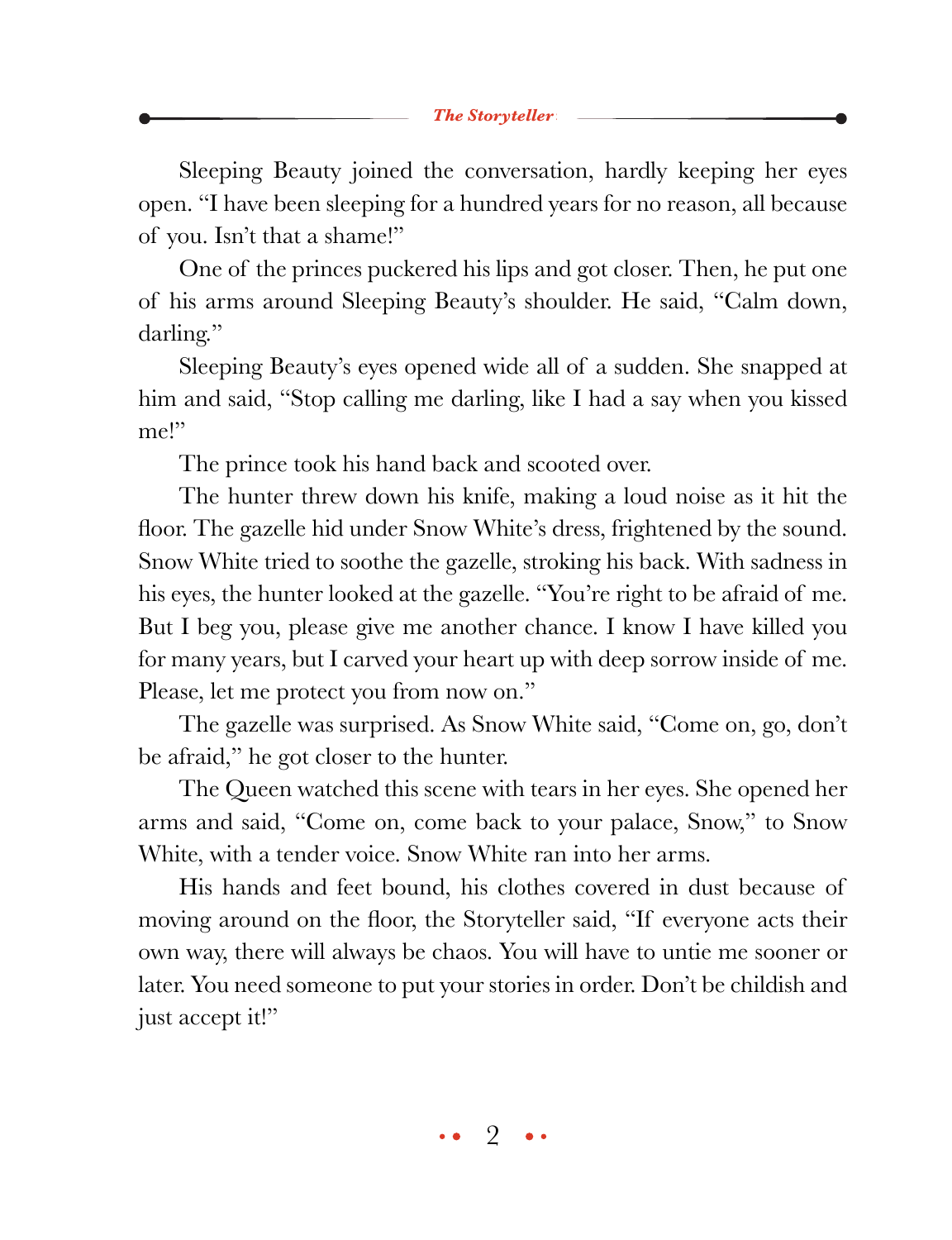## *The Storyteller*

The Queen said, "The Storyteller said something right for once. We do need someone to put our stories in order."

Cinderella and her sisters yelled, "Great idea!" all together.

Hansel whined, "But how is that going to work?"

Then Cinderella asked, "Should we use the glass slipper?"

Gretel said, "What does that have to do with this?" all bored. Suddenly, she felt hopeless, thinking that they wouldn't ever get rid of the Storyteller.

The Storyteller burst into laughter, with a fox-like voice. Rapunzel lost her temper and tied the Storyteller even tighter. She called for Little Red Riding Hood to gag his mouth again.

The Queen was walking back and forth in the room, whispering, "We need a new storyteller. Someone who really knows what literature is."

Hansel just said, "Maybe we should ask your mirror, madam?"

The Queen said, "Oh, just let it go. That mirror is obsessed with beauty. We have to think of another solution."

Rapunzel's twins asked, "Maybe we can advertise on social media."

The Queen frowned. "Where is this social media that you are talking about? I have been living in this dreamland for thousands of years, and this is the first time that I have ever heard of such a land."

Rapunzel's twins giggled, "You know, the place that the Storyteller checks on his phone… where you share pictures?" But the Queen shrugged her shoulders and walked away.

Just then, the bell rang. They all looked at one another in silence. Gretel rushed to the door after the Queen, with her sign. They passed through the living room and the corridor and reached the front entrance. Then they looked through the keyhole and saw a tiny person wearing navy sweatpants and a brick-red T-shirt, with her hair down her neck. She was tugging the strings of her backpack.

> 3  $\bullet$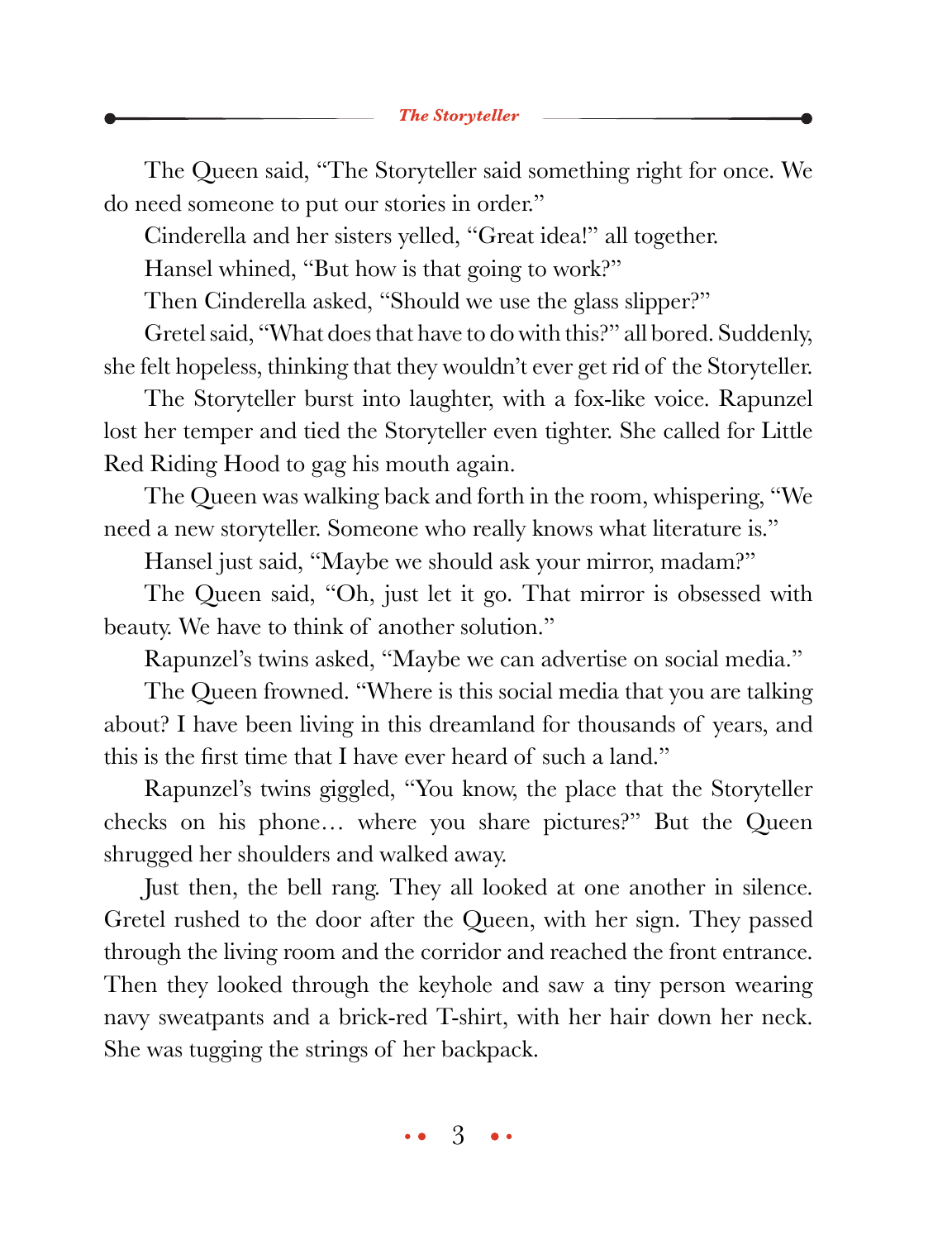The Queen reached out and opened the door. The tiny person walked inside, with hesitation. When she saw the Queen, dressed in black with her white hair adorned with her crown, her eyes grew as big as basketballs.

The Queen said, "Hello, um… little person," smiling.

The little person said, "My name is Tomris."

Gretel added, "Who are you looking for, Tomris?"

Tomris frowned and said, "Um… I am here to have an interview with the Storyteller… for my homework."

The Queen noticed how unhappy Tomris was as she said her last sentence. "Don't you like homework?"

"No, the Storyteller…," said Tomris, looking at her little feet. "Actually, what he writes…"

Gretel grinned joyfully, and the Queen said giggling, "Great! Come in."

When all three of them reached the office and Tomris saw the scene, she started smiling. "Great move," she said finally. "Someone had to stop this man"

Sleeping Beauty's yawning jaw dropped. The princes anxiously looked at one another. The hunter winked at the gazelle.

Cinderella said, "If you help us, you can take my glass slipper."

Tomris stared at the narrow heels in Cinderella's hands, then looked at her own sneakers. "Thank you, but you can keep them," she said.

Snow White said, "You can have my dress if you want."

"And my crown," the Queen said.

Tomris gulped and said, "You don't need to give me anything. I will gladly help you. I want to, but… how can I help?"

Gretel said, "We need someone to put our stories in order." Cinderella added, "We mean, a new storyteller."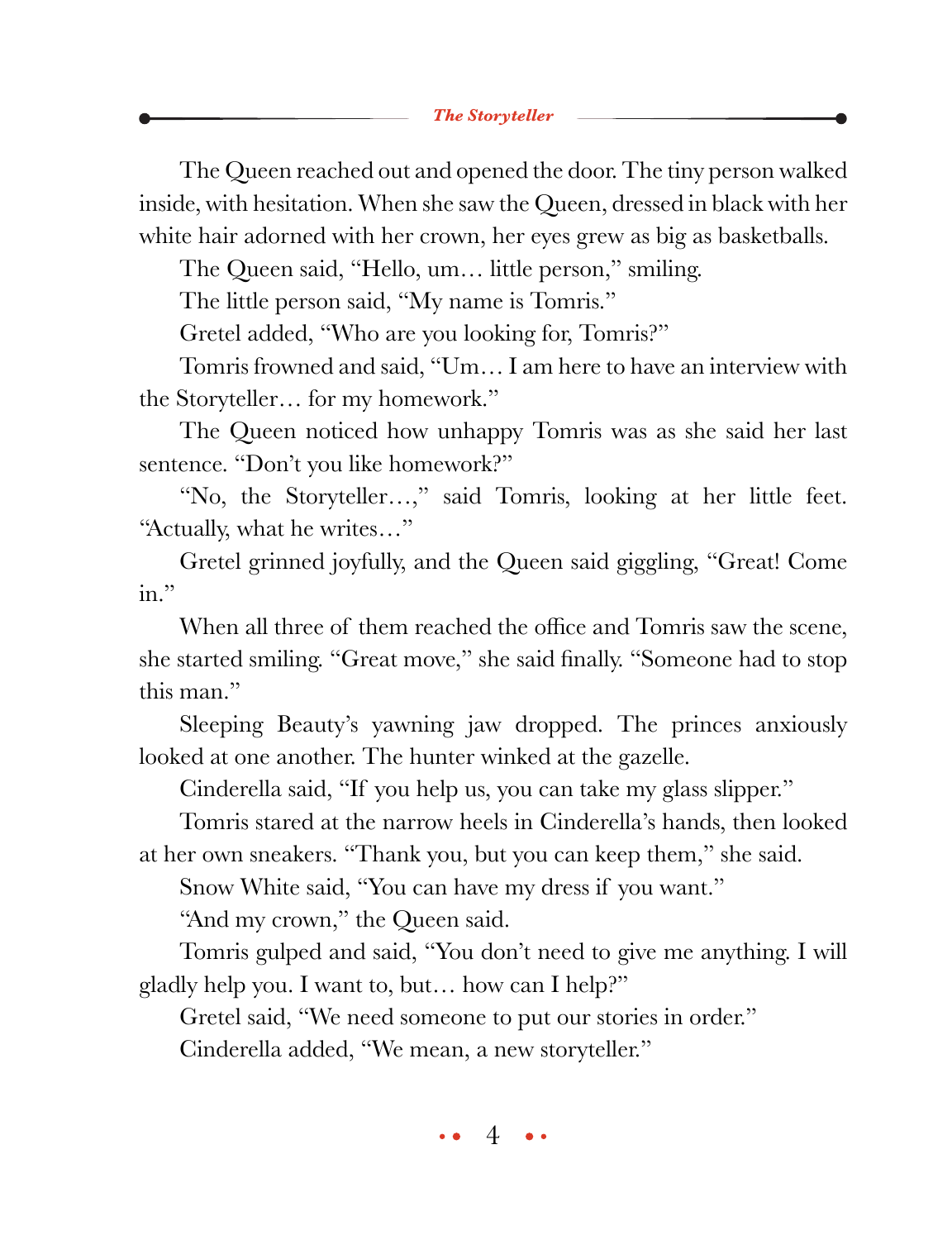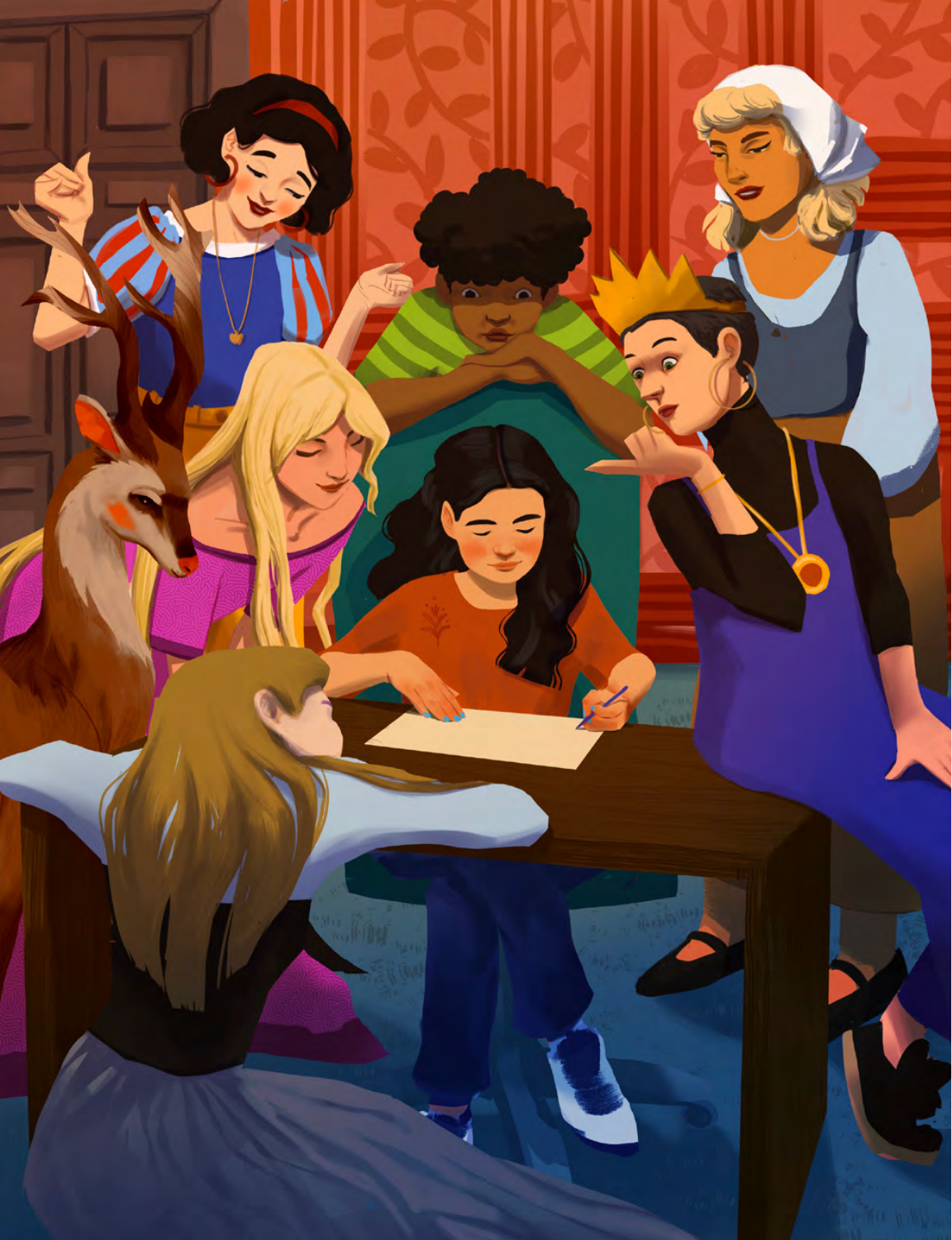The Queen continued, "We need a storyteller who will not torture us and put absurd ideas into readers' minds. We know what kinds of stories we need, but we do not know how to write them. We live in the tales, after all—we don't write them."

Tomris said, "Wowww! I love reading and making up stories. But I don't know if I can really do this…"

Snow White got closer to Tomris and pointed at the desk. "If you never try, you'll never know."

Tomris nodded.

Shaking with excitement, they all watched Tomris turn towards the desk, climb onto the chair and sit cross-legged.

Tomris put one of the blank papers in front of her. She took a pencil out of her pencil case. She nibbled the end of her pencil for a while. Then she stuck her tongue out and said, "Where to start?"

"I do not want to marry a prince just because he kissed me."

"I would rather chop up and eat myself than eat a kid!"

"I do not want to be locked in a tower."

"I do not want to go to balls, I want to visit new countries instead."

"I do not want to rule countries, I want to write poems."

The Queen stomped her foot. "Hey, stop! Calm down." She thought for a while. "Let's start with the worst: kings and princes. All they do is bring trouble. They are the ones kissing girls without consent, they are the ones fighting in wars…"

The princesses supported this proposal with applause. But still, there were complaints: "Seems like it will take ages for it to be our turn."

"Ummm," said Tomris in response. "I get you. It is terrible to be forced into a life that you don't want."

Yawning, Sleeping Beauty asked, "Wh-what?" Gretel pinched her to make her concentrate. Sleeping Beauty thanked the girl.